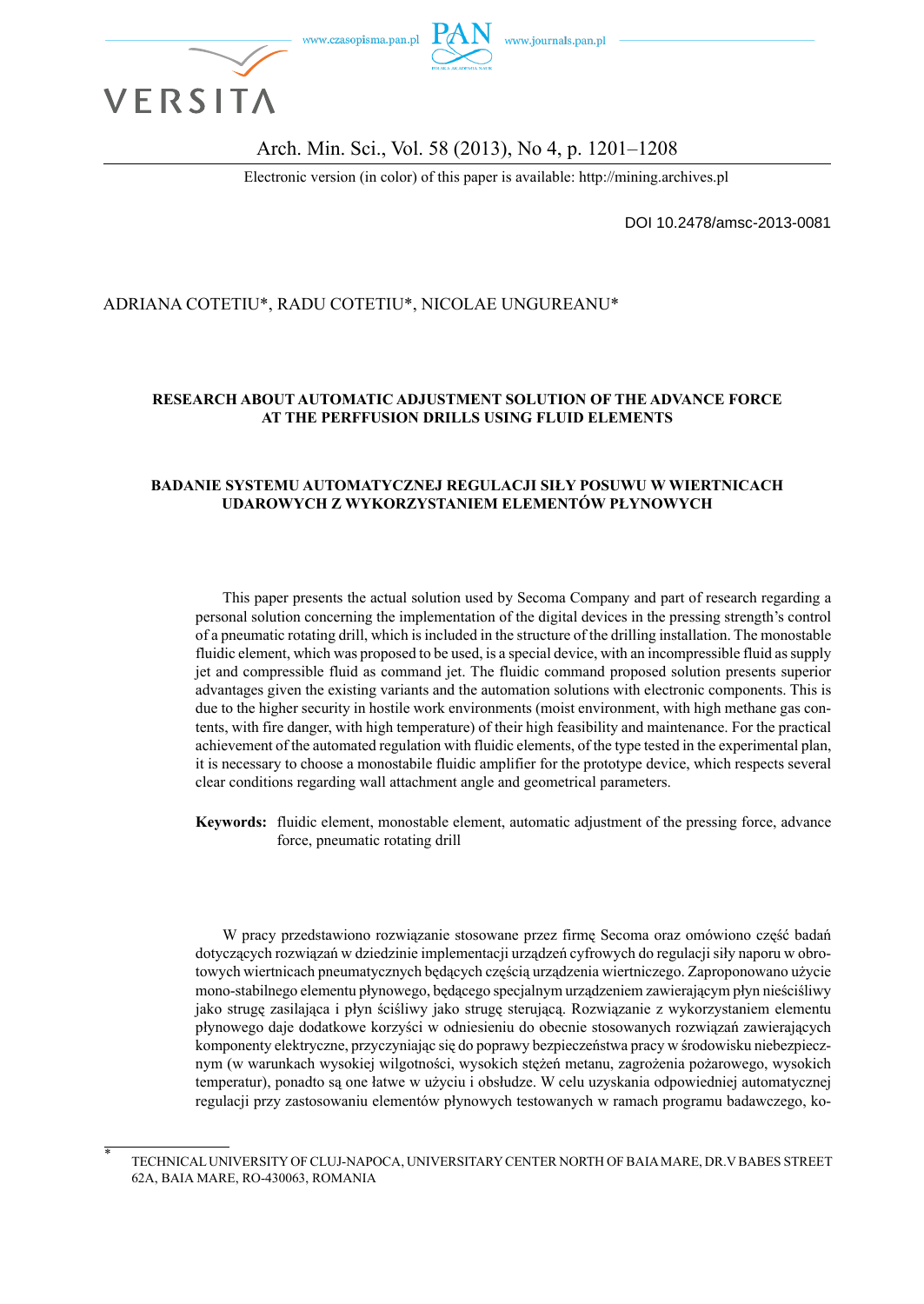

nieczny był wybór odpowiedniego wzmacniacza płynowego dla prototypu urządzenia, z uwzględnieniem kluczowych wymogów, odnośnie kąta zamocowania do ścian i parametrów geometrycznych.

**Słowa kluczowe:** element płynowy, element monostabilny, automatyczna regulacja siły naporu, prędkość posuwu, pneumatyczne wiertło obrotowe

## **1. Introduction**

The increase process of the production mines capacity determines a great development of the extractive industry in generally. That process involves the continuous integration of the technical progress elements concerning the technologies modernization which needs this industry.

World experience obtained in this domain show as, both in the present time and in the future, that it is preferred the technology by drilling-blasting excavation not using the shearers, at the galleries dug in hard and very hard rocks.

There are many enterprises producing mining equipment, famous by tradition and competitive solutions, which produce a great variety of drilling installations (Atlas Copco, Eimco, Furukawa, Gardner Denver, Ingersol Rand, Secoma, Tamrok, Tampella, Umirom Petroşani Romania and many others).

Because the drilling installation made by the foreign enterprises are very expensive, than, the actual researches are orientated to the drilling installations improvement direction and their energetically optimization. Also they are many preoccupations regarding hydraulic drill studies and their performances increase that makes competitive these drilling installations (Beccu, 1992; Hartman, 1958; Mara et al., 1985; Ungureanu et al., 2008).

Basic elements, that determine the characteristics of drilling installations, are represented by the manipulating arms and drill installation. Currently, prevailing compressed air version, but this does not preclude its replacement by hydraulic drill, so realization of a perforated electro- hydraulic installation. Mining equipment manufacturing industry in our country and other countries, made a vast range of equipment for mining work digging. Necessity of the continue drilling speed increase, the drifting profile size and shape, the nature of rocks, the utilization domain extension, the during functionary increase, utilization coefficient increase too, the automation of the displacement method produces permanently constructive and functional changes of the drilling installation (Almquist & Hamrin, 1993; Coteţiu, 2003; Georgescu et al., 1977; Tuunanen, 1993; Ungureanu et al., 2011).

# **2. Considerations concerning the pressing force control, by adjusting the feed rate of drilling installations equipped with compressed-air drills**

In order to obtain the best conditions of work and avoid the drill blockage, one of the most frequent damage, which takes time for repairing, different systems of automation were conceived for the operations of the drilling installation. With their help, the force of advance, respectively the speed of the advance mechanism may be adjusted depending on necessities. By adjusting these parameters, their values are maintained within the limits of obtaining efficiency and increased productivity, if the work quality and the imposed safe are complied with. These control systems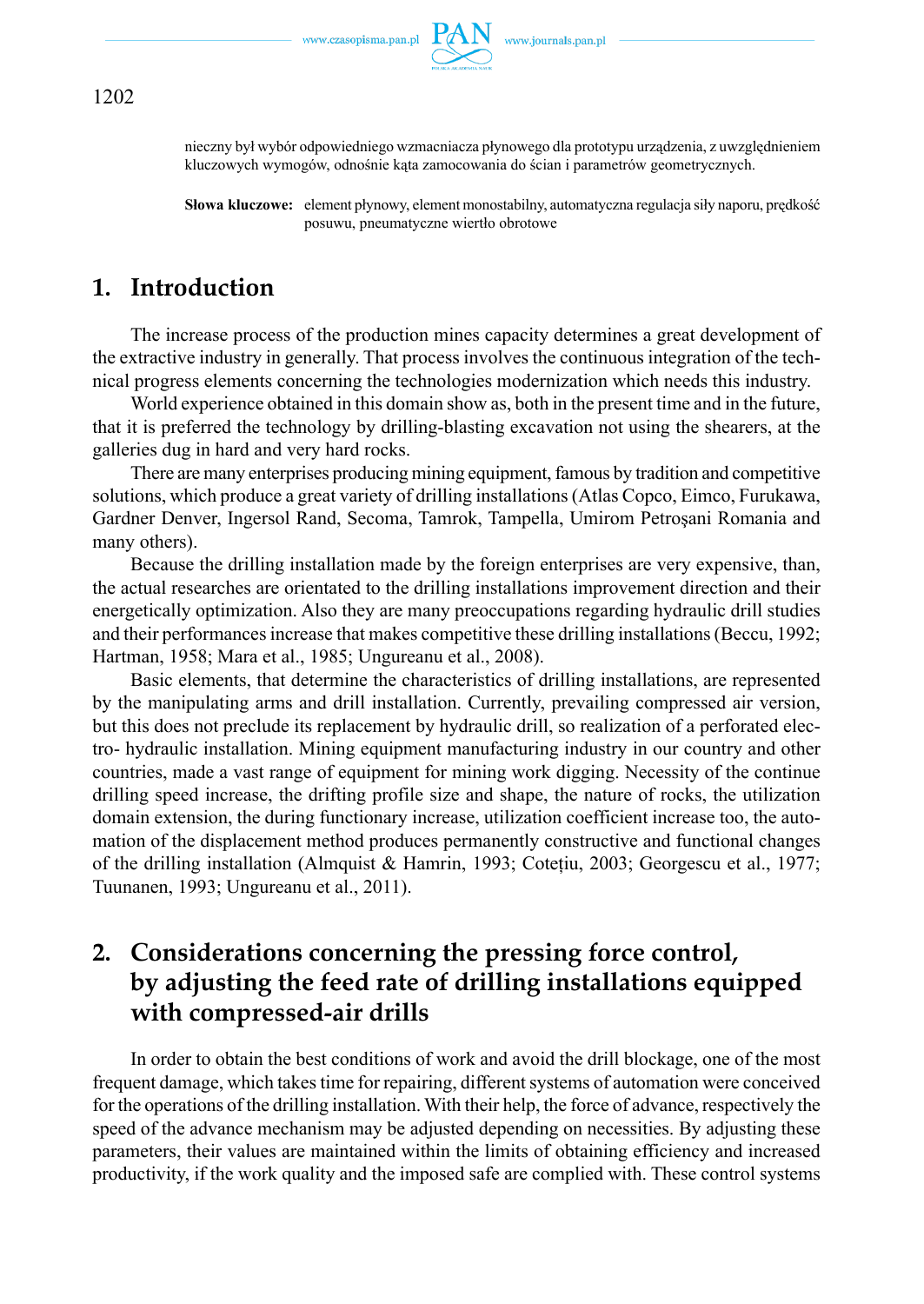are adaptive in nature as the optimum choice is made during the drilling operation. Also, these systems do not require the continuous supervision of the human operator and can even produce the stopping of the drilling process (Almquist & Hamrin, 1993; Beccu, 1992; Tuunanen, 1993).

The automation systems of the drilling conditions adjustment are divided in two groups:

- a. Systems which function after curves of optimal variation of the drilling parameters, depending on rock characteristics, curves preliminarily established on the basis of some researches;
- b. Automatic search systems for optimal parameters after a given criterion, called adjusting systems.

The automation adjusting systems are the most used, because they don't require preliminary researches of conditions, because the choice of the optimal conditions is made during the drilling period. These systems have the role to set off due to the additive and parametrical disruptions that interfere during the drilling process, so that the different performances can be attained (production cost, productivity, the usage of a rational charge from the point of view of the loads and the drilling installation). In this sense, the adjusting system identifies the disruptive sizes of the drilling process by measuring the drill rotation, the moment of the turn, the supplying pressure of the advance rotating engine and corrects the advance forces size and direction, or adjusts the energy and frequency of the percussion through the variation of the mechanism piston run (Coteţiu, 2003; Georgescu et al., 1977; Hartman, 1958).

The automatic adjustment activity, of all energetically parameters, has results the productivity increase (20%-40%). Also the drill head consumes decrease (30%-50%) because using the automatic adjustment of the advance force, for samples, it avoids its blocking into the working face.

## **2.1. Analysis of the solution used by Secoma Company concerning the automatic adjustment of the pressing force**

Generally, the pneumatic or hydraulic consummators of a drill installation are: the drill with its percussion and rotation mechanisms, respectively the pneumatic or hydraulic engine of the advance system.

In the drilling process time the variation of the drill rotation, respectively of the moment of rotation depending on:

- penetration of the drill through inhomogeneous rocks;
- meeting of the some fields where the mineral deposit hardness is very different;
- penetration of the drill through the rocks with various compression resistance;
- entering of the boring bit into the fissures or into the cavities rocks.

That determines the variation of hydraulic engine rotations. Also this leads to changes value pressure circuit.

Secoma Company involved a system, which perceives; with a sensitive device help (installed on the rotating hammer drill engine supply circuit) the pressure variation. Than it sends a steering signal (control signal) for the parameters supply adjustment of the drilling advance mechanism, in fact to its driving motor. Thus results the automatic adjustment of the advance force respectively of the drill feed rate. That features an optimization of the drilling process and we obtain an increase of this productivity operation.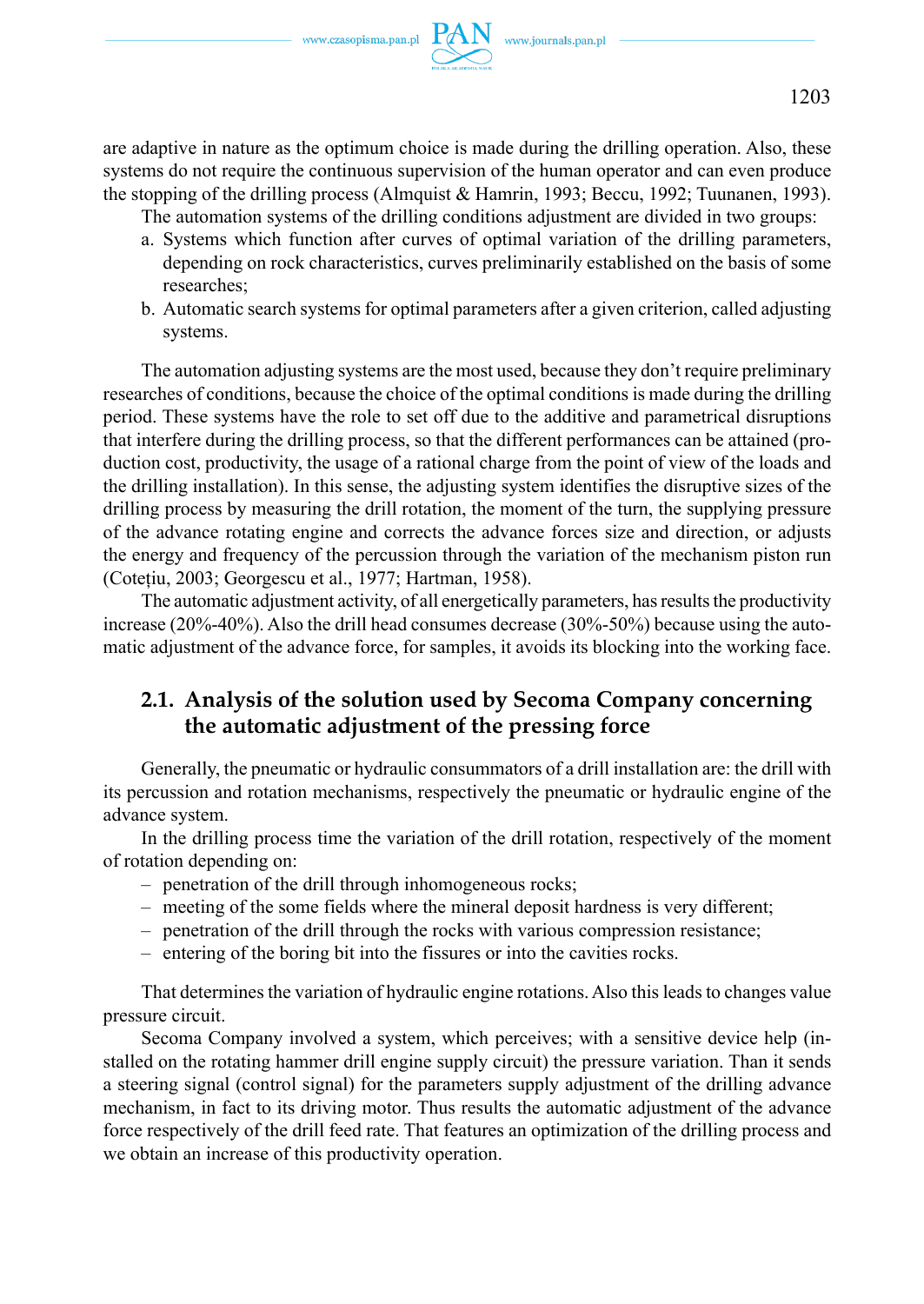



Fig. 1. The automatic adjustment schema of the advance force made by Secoma (Beccu, 1992)

Figure 1 represents a part of the automatic adjustment hydraulic schema of the advance force function by the revolution speed of the drill rotating motor, made by Secoma.

- $-$  P<sub>1</sub>, P<sub>2</sub> are two controlled-volume pumps;
- $D_1$ ,  $D_2$  are two directional control valves;
- $-$  M<sub>1</sub> is the rotary hydraulic motor for drill's drive rotation mechanism;
- $-$  M<sub>2</sub> is the rotary hydraulic motor for drill's drive advance mechanism;
- CH is the hydraulic cylinder, as a sensitive device.

At the unloaded start, the sensitive device CH regulates the capacity of the controlled-volume pumps  $P_2$ , which adjusts the revolution speed of the drill's advance motor  $M_2$ . Entering of the rotary hydraulic motor  $M_1$  is connected with the sensitive device CH thru hydraulic circuit 1. The load on the rotary hydraulic motor  $M_1$  increases and the pressure at the sensitive device CH increases too when the drill advances in the working face. The sensitive device CH commands the decrease of the capacity of the controlled-volume pump  $P<sub>2</sub>$ , respectively reduce the revolution speed of the hydraulic motor  $M_2$  and the feed rate of the drill.

In time that the circuit 1 pressure increase, the capacity of the controlled-volume pump  $P_2$  decreases until the interruption of the supply drill advance motor  $M_2$ . But the minimal value of obtained pressure is not enough for the drill rotating motor  $M<sub>2</sub>$  reversing. In this situation is necessary that the drill rotating motor  $M_2$  can be a reversing motor. But the Secoma schema not contains this kind of motor, an unfavorable characteristic of this schema. So, the drill can not displace both ways. It is necessary to displace the drill rotary hydraulic motor  $M_2$  (Figure 1) with other type. It is recommended a reversing rotary hydraulic motor  $M_2$  (Figure 2). It provides both a drill feed motion thru the working face and the return motion, function of necessities.

Figures 2 and 3 present the personal proposed solutions. Using other type of drill rotary hydraulic motor  $M_2$  that requests some adjustments of Secoma schema.

- For the Figure 2 schema there are: utilization of a directional control valve  $D_2$ , with electric control and a hydro-electrical switch element C.
- For the Figure 3 schema there are: utilization of a directional control valve  $D_2$ , with hydraulic control and a new directional control valve  $D_3$ , utilization of a monostable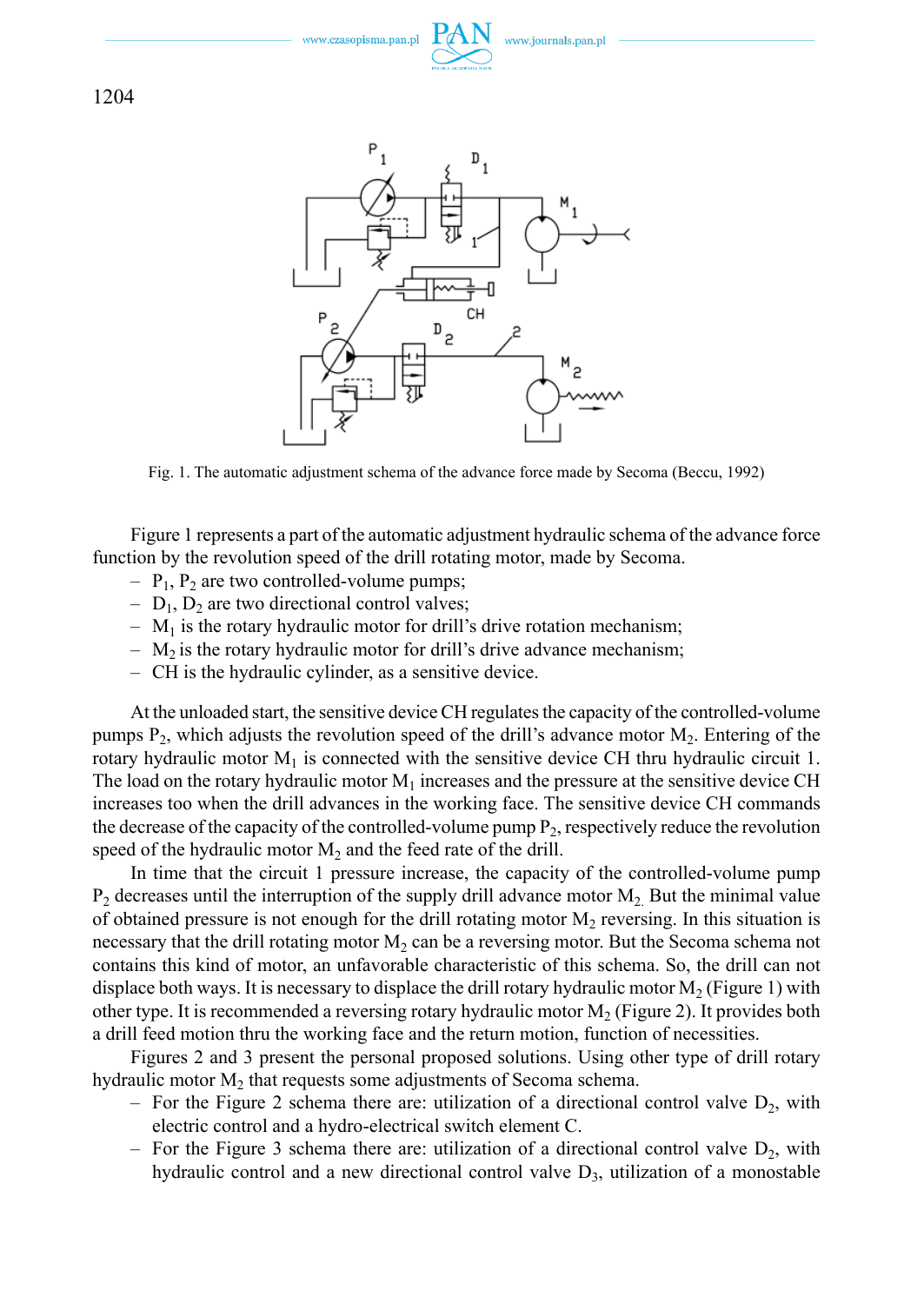



Fig. 2. The automatic adjustment schema of the advance force, with hydro-electrical switch element, based on the simplified hydraulic schema made by Secoma (Beccu, 1992)



Fig. 3. The automatic adjustment schema of the advance force, with fluidic elements, based on the simplified hydraulic schema made by Secoma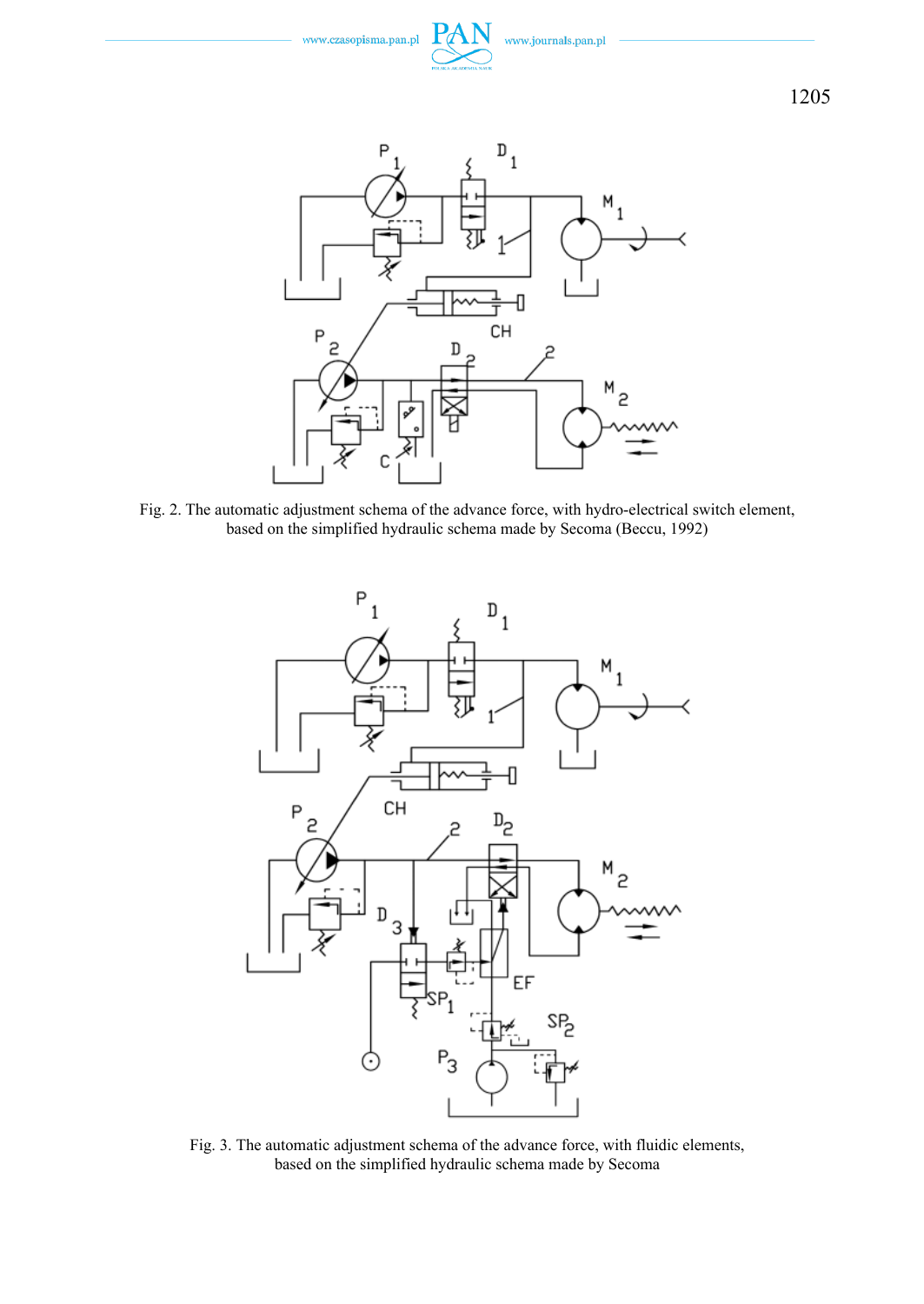

fluidic element type; it needs also an air source, expansion valves  $SP<sub>1</sub>$  for air pressure and expansion valves  $SP<sub>2</sub>$  for oil pressure. With increasing load on the hydraulic motor  $M<sub>1</sub>$ , driven by increased torque drill resistant, the circuit 1 pressure increase and sensitive device CH increase too, which command lower flow pump  $P_2$  and thus reduce the revolution speed of the drill rotary hydraulic motor M<sub>2</sub>. The feed rate of the drill decrease too.

While the circuit 1 pressure increases, the flow pump  $P<sub>2</sub>$  decreases. That determines the decrease supply pressure of the drill rotary hydraulic motor  $M<sub>2</sub>$  too. In this situation, the hydroelectrical switch element C commutes the directional control valve  $D_2$  into position which determines the rotating reverse of the drill advance mechanism of the driving motor  $M_2$  and the retracting of the drill from the working face too.

In this moment the load and the drill load torque on the rotary hydraulic motor  $M_1$  decreases, its revolution speed increases, so the circuit pressure 1 decrease. Consequently the sensitive device CH determines the flow pumps  $P_2$  increase. There for, the supply pressure of the drill advance mechanism of the driving motor  $M_2$  increases too. The drill advances to the working face results that the directional control valve  $D_2$  returns to the initial position.

## **2.2. Analysis of the fluidic variant concerning the automatic adjustment of the pressure force at the compressed – air drills**

The theoretical and experimental study made on the bistable fluid amplifier, that has the Coanda effect at the basis of its functioning, opened certain perspectives concerning its utilization possibilities in the schemas of automatic adjustment of the advance force. This one has a construction based on an amplifier model for supersonic compressible fluids, studied by F. Bavagnolli. Its particularity consists in the fact that it uses in operating liquid supply jet and compressible fluid as command jet (Bavagnoli, 1968; Coteţiu, 2003; Florea & Dumitrache, 1979).

The experimental researches it was observed that the presence of the command jet determines only a partial commutation of the power jet, and the loss of the command does not lead to the memorizing of the useful signal in the opposite canal, but to a symmetrical flow on the two receiving canals. The previous described operation characterizes rasher a monostable fluid element, a particular case of the bistable element. This explains the reason why we recommend the monostable fluid utilization in the proposed implementation solution that a technical application of the experimented fluid element.

In the second proposed solution (Fig. 3), the hydro-electrical switch element C is changed with a directional control valve  $D_3$  (with hydraulic control on side and spring control on other side) and a monostable fluidic element EF implementation. The compressed air pressure as command or control jet, respectively the pressure of the supply jet is reduced to the wanted values with the expansion valves  $SP_1$  and  $SP_2$ . In its turn, the monostable fluidic element EF controls, in a hydraulic way, the directional control valve  $D_2$ . In this case (Fig. 3) the algorithm logic of the described phases, in the figure 2 schema functionaries, repeat.

During the usage of the fluid amplifier of monostable type (with mixed jets or the same nature), as automatic adjusting elements in the pneumatic circuit of the drilling installation, some difficulties appear, due to the fact that they are sensitive to the sonorous oscillation, to the flow and pressure variation, which may appear in the supply networks with compressed air. These problems can be solved by a sufficient screening and equipping of the installation with a buffer reservoir of compressed air, with fluctuations standardization role.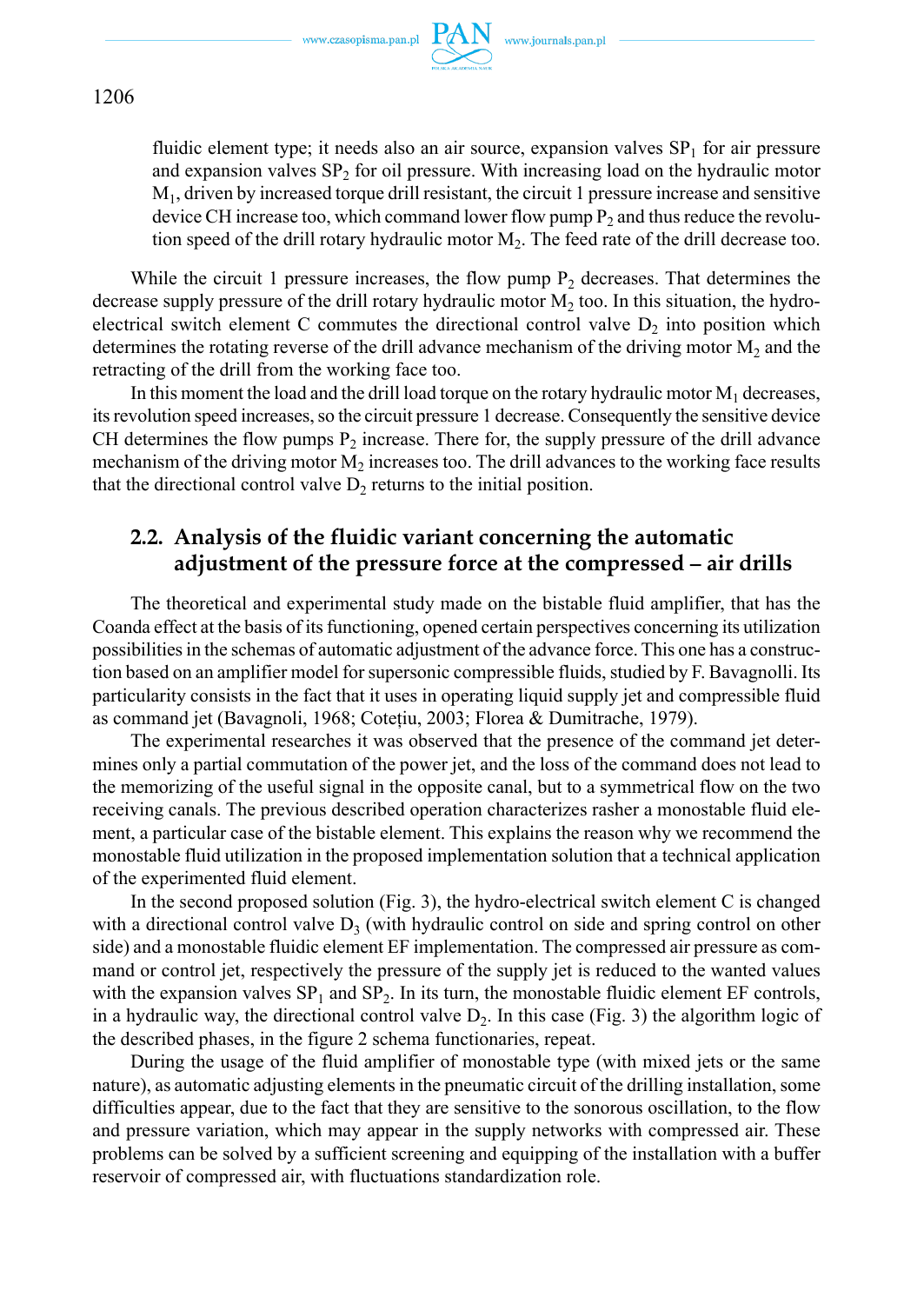

In the experiments made upon three fluid elements, it was not taken into account the fact that, in the automatic adjustment solution presented, the fluid monostable utilization was proposed, particular case of the bistable studied in the experimental attempts.

So, a correction must be imposed. In case we use mixed jets results:

$$
\operatorname{tg}\beta = \frac{\rho_c \cdot b_c \cdot p_c}{\rho_a \cdot b_a \cdot p_a} \tag{1}
$$

For the amplifier fluidic element model used in the experimental plan results:

$$
\text{tg}\,\beta_1 = \frac{\rho_{air} \cdot b_{c1} \cdot p_c}{\rho_{oil} \cdot b_{a1} \cdot p_a} \tag{2}
$$

So, for the monostable prototype we obtain:

$$
tg\frac{\beta_2}{2} = \frac{\rho_{air} \cdot b_{c2} \cdot p_c}{\rho_{oil} \cdot b_{a2} \cdot p_a}
$$
 (3)

Results:

$$
\frac{\text{tg } \beta_1}{\text{tg } \frac{\beta_2}{2}} = \frac{b_{c1}}{b_{a1}} \cdot \frac{b_{a2}}{b_{c2}}
$$
 (4)

Nomenclature:

- $b_a$  breadth of the supply nozzle;
- $b_c$  breadth of the command nozzle;
- $p_a$  supply pressure;
- $p_c$  command pressure;
- $\beta$  receiving nozzles' medium angle between the symmetrical axis (fig. 4) for the bistable element.



Fig. 4. Experimental bistable fluid element